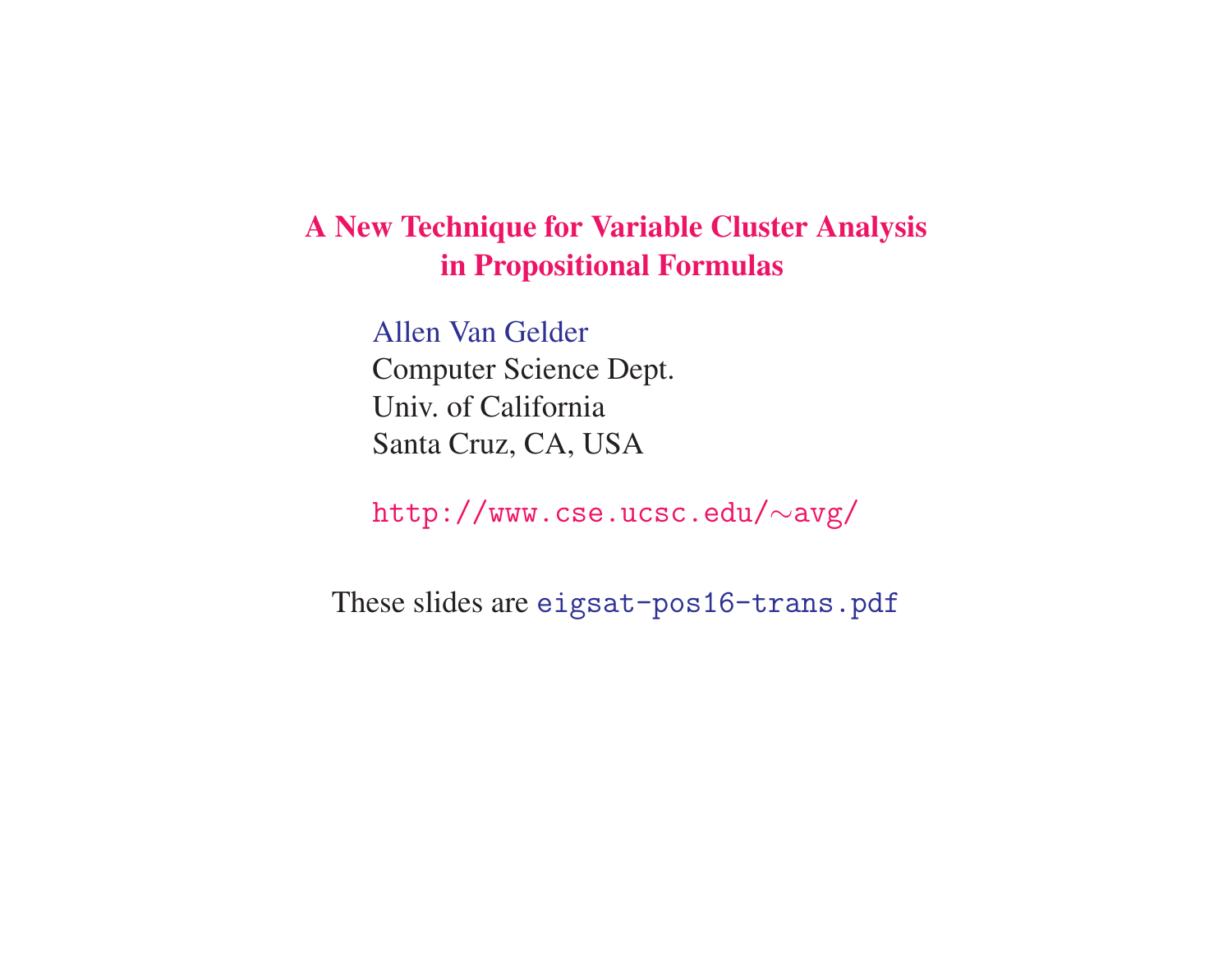## **What is Tie Strength?**

Social Media Context [Gupte and Eliassi-Rad, WebSci 2012]:

- How strongly are two "people" (generic term) connected?
- Estimate by common connections to "events" (generic term)
- Many ways to measure importance of an "event".
- Duality of "people" and "events": how strongly are two events connected?

SAT Context [Ansótegui, Giráldez-Cru, Levy, SAT 2012]:

- How strongly are two variables "connected"?
- Measure by clauses containing both variables.
- Polarity of literals in common clause is ignored.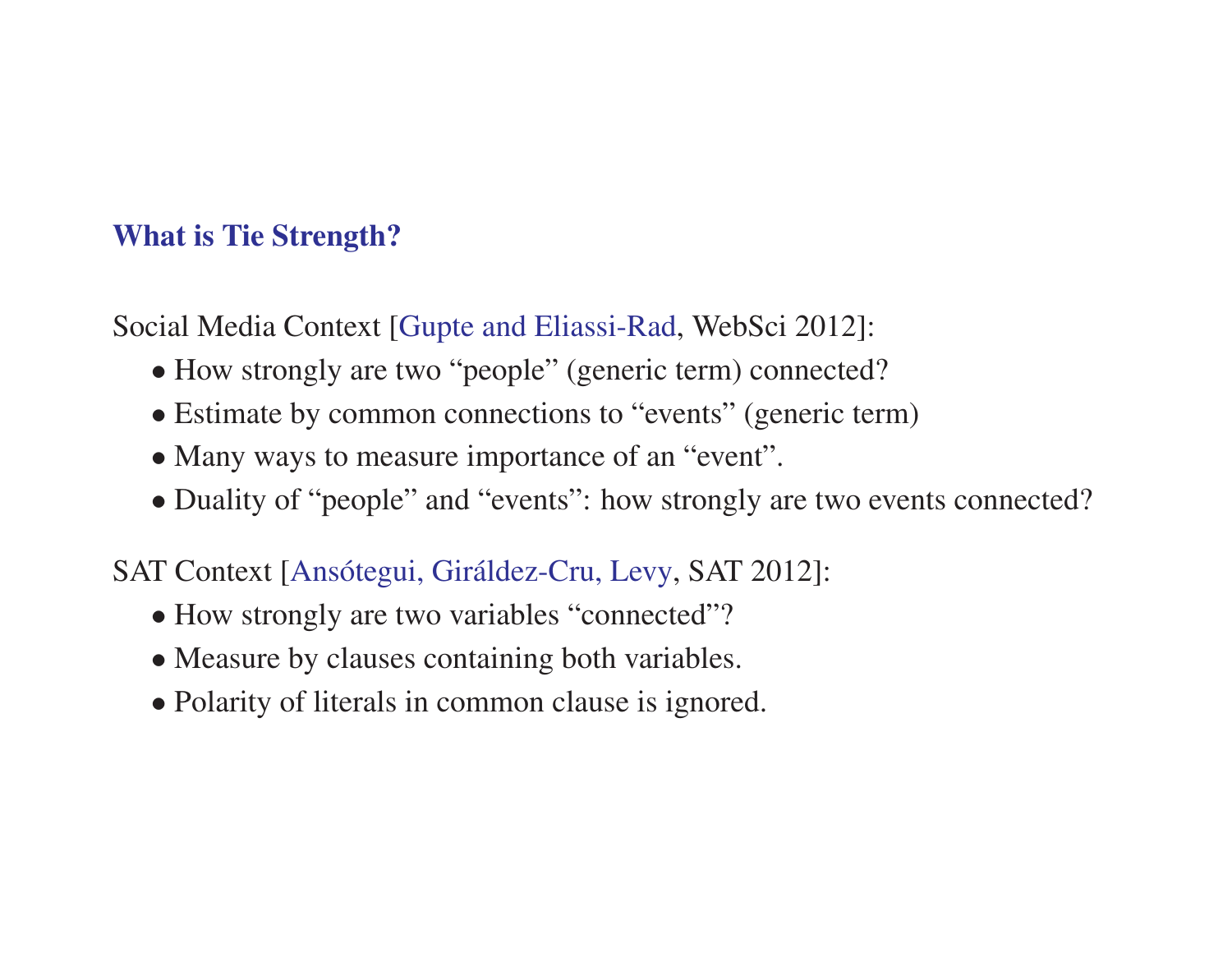# **What are clusters?**

Origins in Physics and Biology

[Clauset, Newman, and Moore, Physical Reviews <sup>E</sup> (2004)]:

- Many kinds of large networks occur naturally.
- Partition the universe of objects into disjoint sets called "clusters".
- Edges (possibly weighted) between objects in different clusters are bad.
- Edges (possibly weighted) between objects in same cluster are good.
- Heuristic definition of partition quality  $Q \leq 1$ .

Computation of <sup>a</sup> partition with highest *Q* is believed to be exponential.

Several greedy algorithms in the literature:

- [Clauset, Newman, and Moore, Physical Reviews E (2004)]
- Etc.

Published greedy algorithms do not scale to large SAT instances

- [Ansótegui, Giráldez-Cru, Levy, SAT 2012]
- Newsham, Ganesh, Fischmeister, Audemard, Simon SAT 2014
- Etc.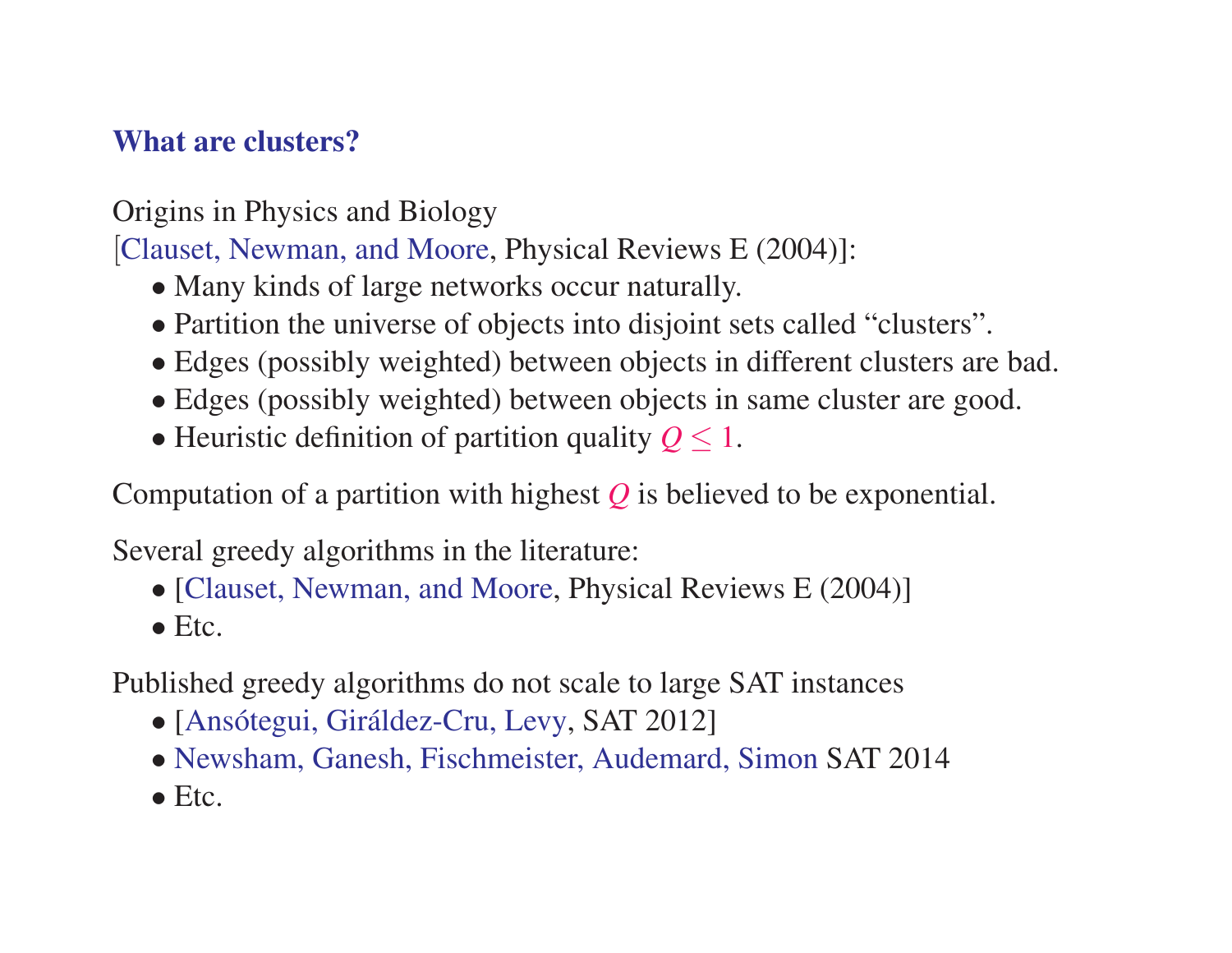#### **Natural Tie Strength Between Clause Pairs**

If the CNF has *n* variables, there are  $2^n$  total assignments.

One clause of width  $k$  eliminates  $2^k$  total assignments.

- Fraction is  $2^{-k}$ .
- Natural measure of the strength of its constraint.

What fraction is eliminated by two clauses,  $|C_1| = j$  and  $|C_2| = k$ ?

• In general, there is redundancy.

# *Key Observation*:

- If  $C_1$  and  $C_2$  have some clashing variable(s), there is no redundancy.
	- Eliminated fraction =  $2^{-j} + 2^{-k}$ .
	- Multiple or unique clashing variables gives same fraction.
	- Natural measure of tie strength between  $C_1$  and  $C_2$ .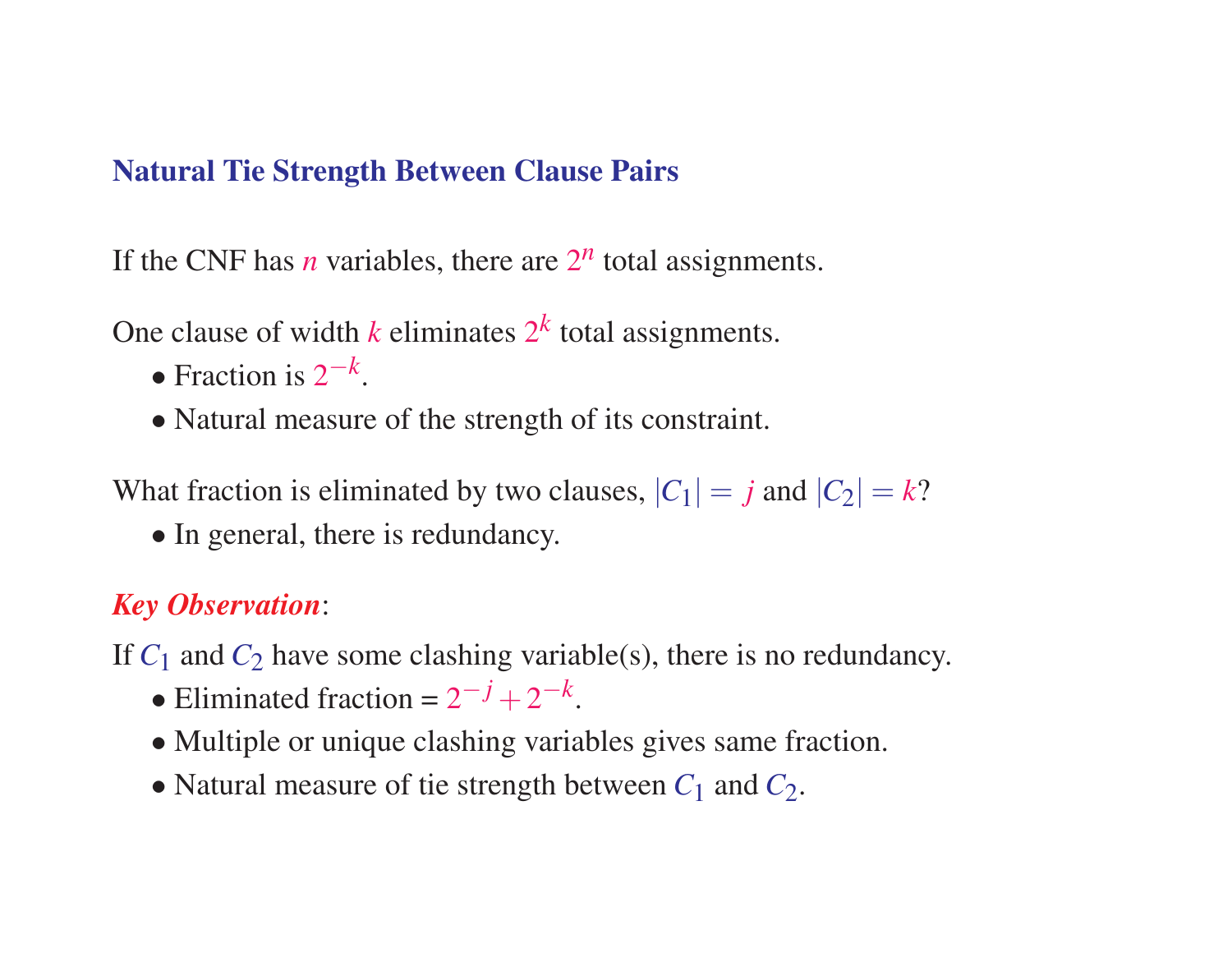## **Clashing Neighbor Relation**

Weighted tie-strength of "neighbor" clause pairs  $(C_1, C_2)$ 

- Clause pairs with clashing variables have edge weight  $W_{c}(C_1, C_2) = 2^{-j} + 2^{-k};$
- Relation between clause pair without clashing variables is considered weak and unimportant;

i.e.,  $W_{cl}(C_1, C_2) = 0$  in this case;

Important for sparcity of the matrix.

Indirect relation through a common  $C_3$  is still possible.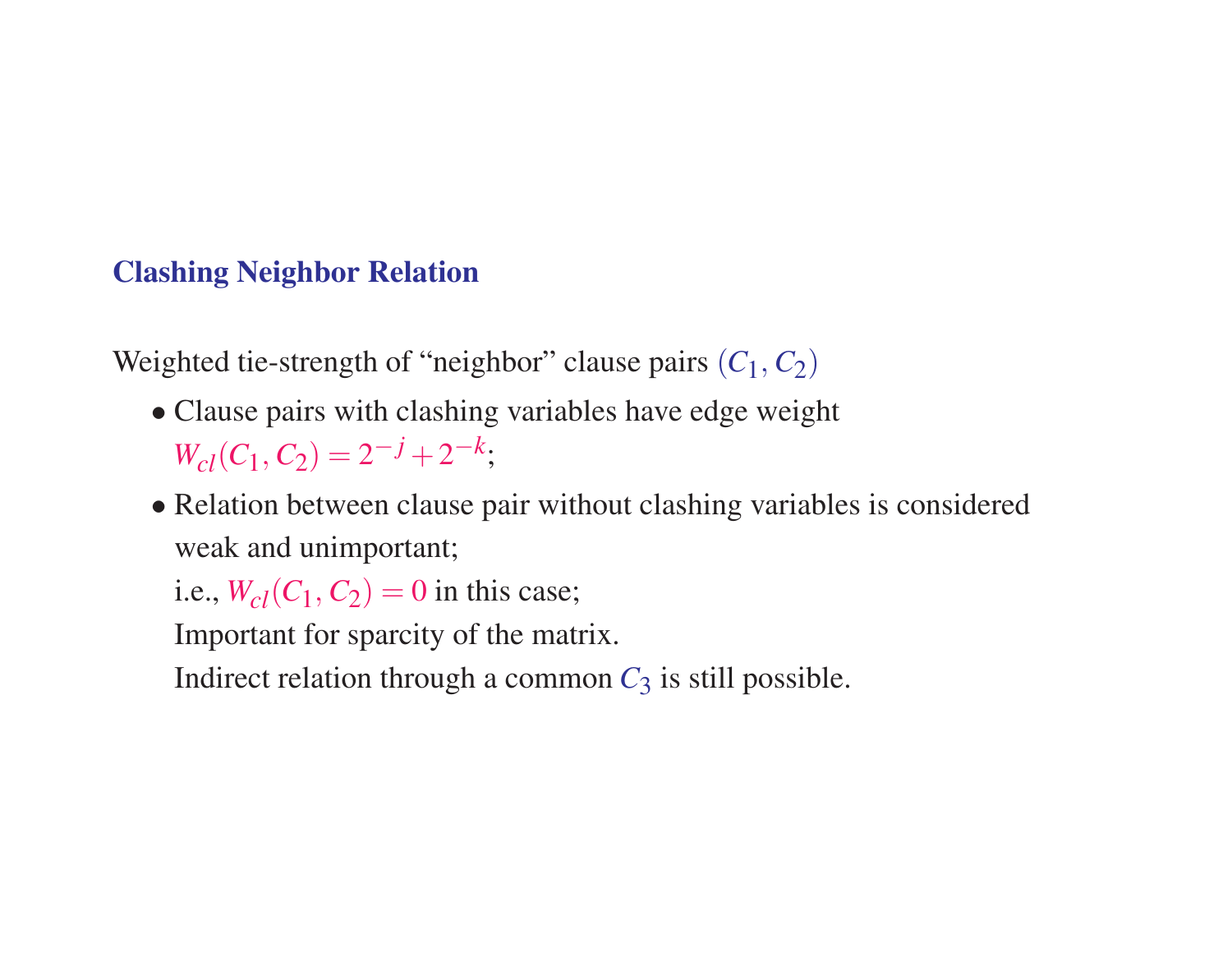## **Computation of Clashing Neighbor Graph (Matrix) by Linear Algebra**

CNF *F* has *<sup>m</sup>* clauses and *<sup>n</sup>* variables.

Clause-Variable Incidence Graph [Ansótegui, Giráldez-Cru, Levy, SAT 2012]:

- Edge between clause *C* and variable *<sup>v</sup>* if *<sup>v</sup>* is in *C* with either polarity.
- Edges are undirected.
- Directed version considered by [Katsirelos and Simon, CP 2012]

Clause-Literal Incidence Graph (this talk):

- Edge between clause *C* and *literal q* if *q* is in *C*.
- Edges are undirected.
- Edge weight is <sup>2</sup>−| *C*| .

Matrices for unweighted Clause-Literal Incidence Graph and clause weights:



*P* and *N* are 0-1 matrices.  $P(i, j) = 1$  iff  $x_j \in C_i$ ;  $N(i, j) = 1$  iff  $\overline{x_j} \in C_i$ ;  $S(i, i) = 2^{-|C_i|}.$ |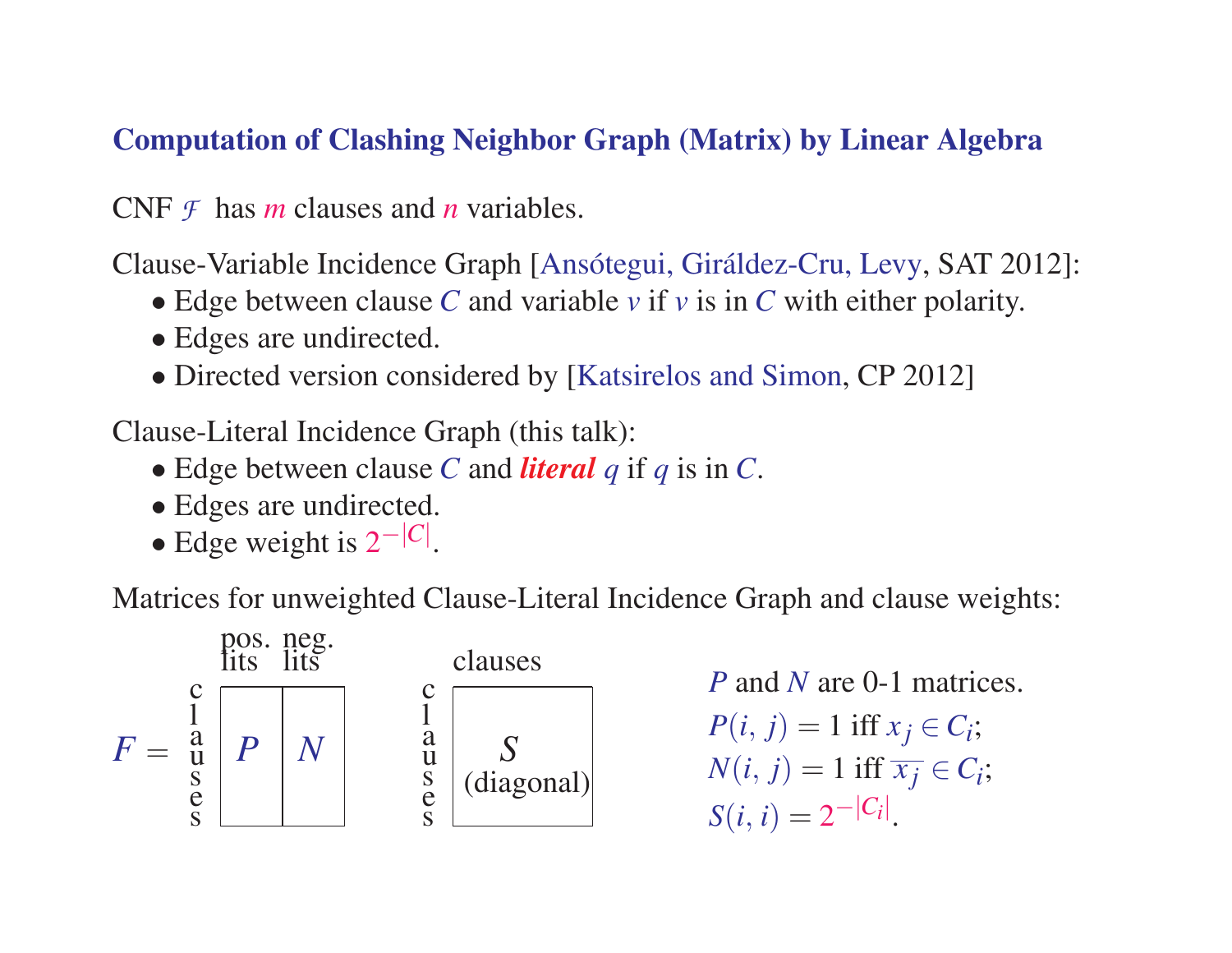#### **Unweighted and Weighted Clashing Neighbor Matrix**

$$
Clash(F) = \text{logical } P
$$
  $\left[\begin{array}{c|c} & N^T & N & P^T \end{array}\right]$ 

I.e., squash all positive entries to 1 to make *Clash* ( *F* ) <sup>a</sup> 0-1 matrix.

$$
Wcl(F) = S\,
$$

Note that pre-multiplying by *S* scales rows; post-multiplying scales columns.

• For edge  $(C_i, C_j)$  pre-multiply gets weight of  $C_i$  and post-multiply gets weight of *Cj* .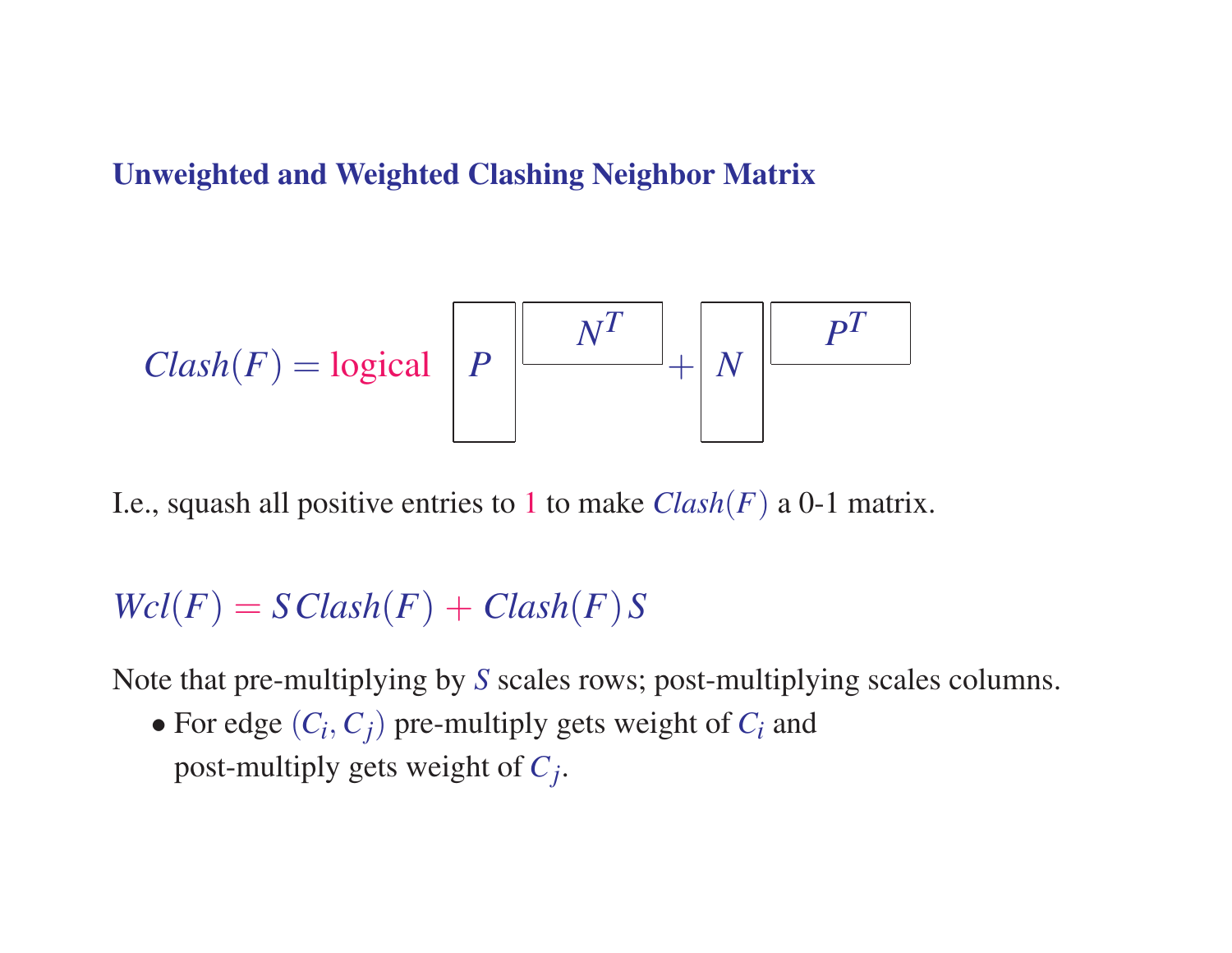## **Interpreting Eigenvector of**  $Wcl(F)$

Note that *Wcl*(*F*) is symmetric with zeros on the diagonal.

"Importance" of a clause  $C_i$  is a weighted sum of the "importance" of its clashing neighbors with weights *proportional to* tie strength.

# ξ*<sup>i</sup>* <sup>=</sup> ∑*<sup>j</sup> Wcl*(*<sup>i</sup>*, *j*)ξ *<sup>j</sup>* /<sup>λ</sup>

Here,  $\xi$  is "importance" and  $\lambda$  is a constant to preserve Euclidean length of  $\xi$ . In matrix notation,  $\lambda \xi = Wcl \xi$ .

*Perron-Frobenius theorem*: For maximum eigenvalue  $\lambda$ , eigenvector  $\xi \geq 0$ .

Because the trace of  $Wcl(F)$  is zero, the sum of the eigenvalues is zero, so some are positive, some are negative, maybe some are 0.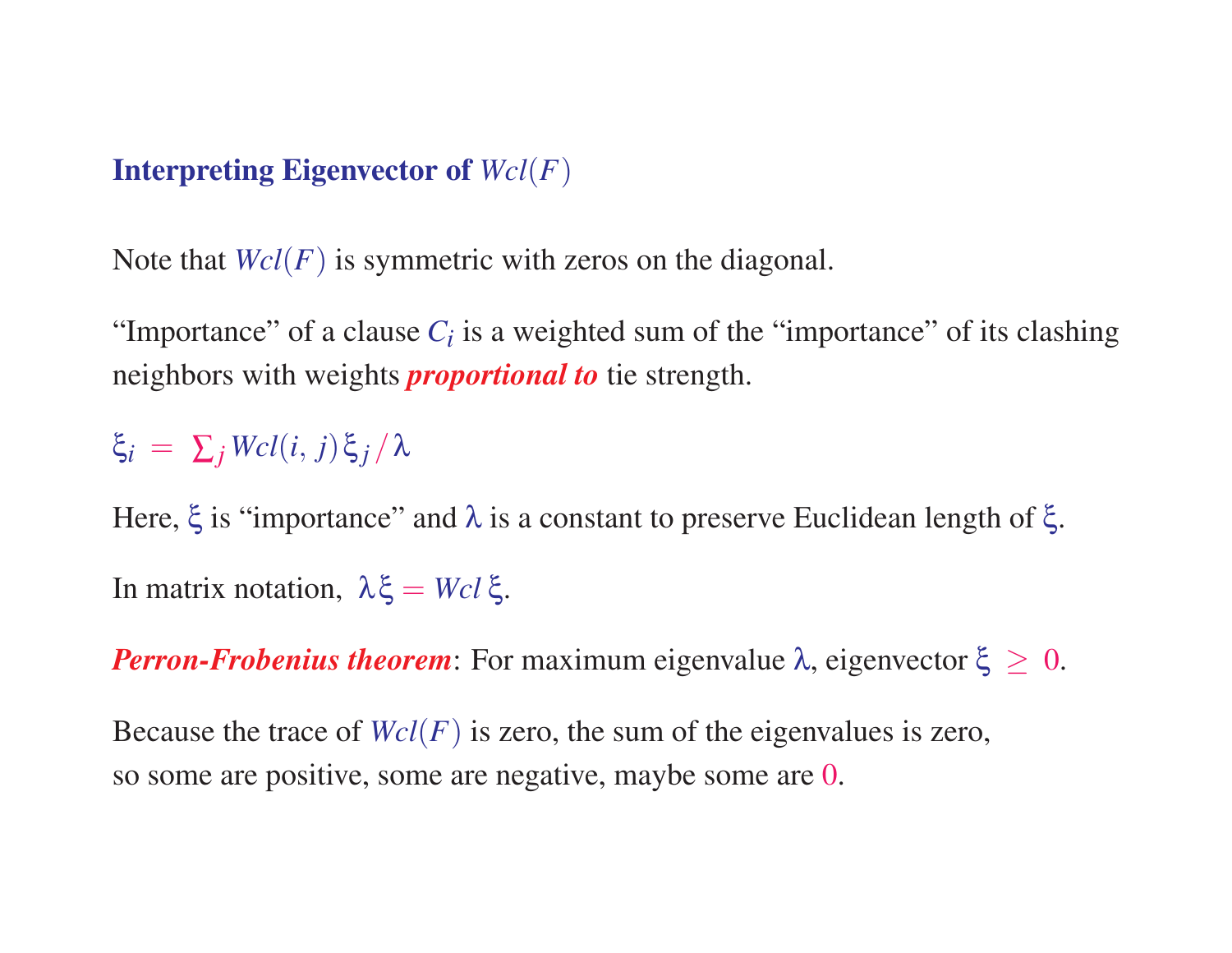# **Design of the Experiment**

150 instances that were new to the SAT competition in 2011.

• minisat not tuned to these instances !

Preprocessed through simp, AKA satElite.

• Two instances solved; 148 remain.

*Strategy*: Assuming 30 CPU-minute limit, run eigen-analysis only on instances that minisat does not solve in 2 minutes.

- Principal cluster = large eigenvector components, down to sharp drop.
- **Rerun**, telling minisat to bump "activity" in clauses of principal cluster.

Baseline: minisat without preprocessing for 30 CPU minutes.

Tried to find principal eigenvector with matlab (31GB limit).

- Out of memory on 41 instances; succeeded on 107.
- Averaged 35 seconds on out-of-memory instances.

|      |       |                                                |         | eigenvector secs. (avg. |
|------|-------|------------------------------------------------|---------|-------------------------|
|      |       | instances avg. vars avg. clauses avg. literals |         | over 107 instances)     |
| 148. | 97003 | 1096661                                        | 3010753 | 1083                    |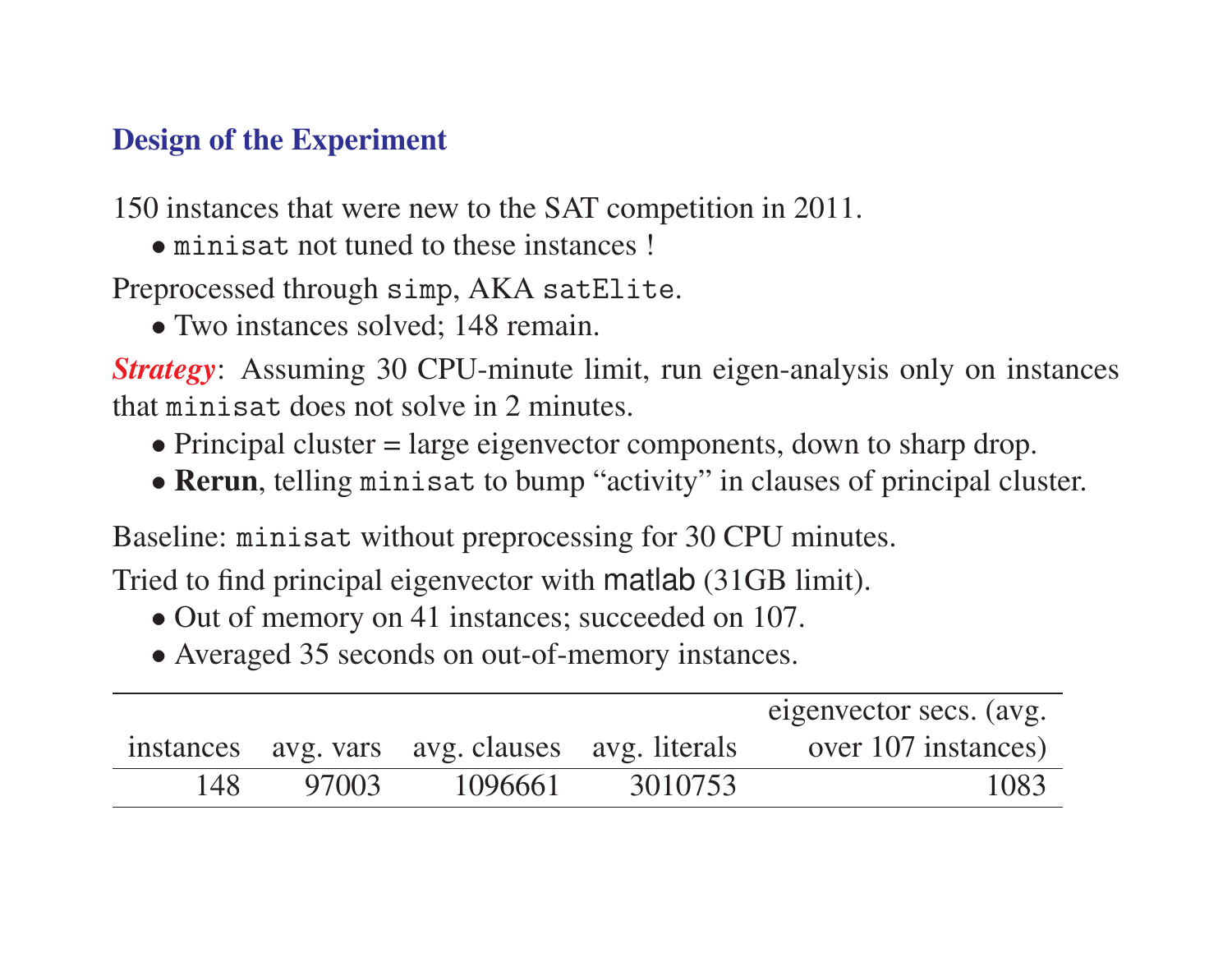# **Minisat Baseline**

| solved    |                      | solved |                      | solved               |      |
|-----------|----------------------|--------|----------------------|----------------------|------|
| instances | secs                 | sat    | secs                 | unsat                | secs |
|           | 239                  | 4 I    | 228                  |                      | 250  |
|           | solved in $>2$ mins. |        | solved in $>2$ mins. | solved in $>2$ mins. |      |
| instances | secs                 | sat    | secs                 | unsat                | secs |
|           |                      |        |                      |                      |      |

Summary: minisat solved 51 instances within 2 minutes,

so eigen-analysis would be performed on the other 97.

minisat would consume about 38.6 hours on these 97, solving 30.

Eigen-analysis, as implemented, might consume 29 hours on these 97.

It will have to be an order of magnitude faster to have <sup>a</sup> chance of being useful.